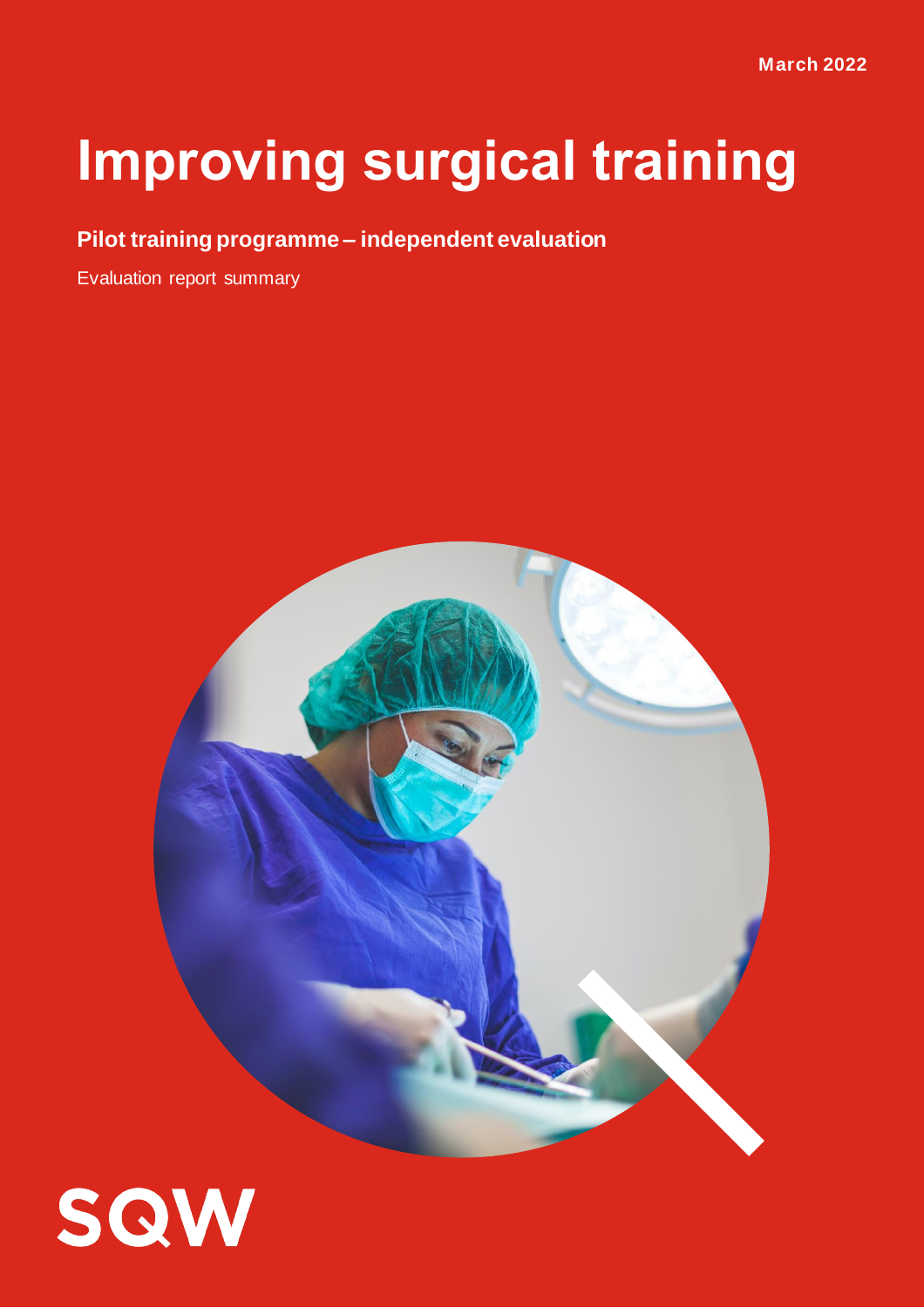# **Contents**

Page 2 – [Evaluation summary](#page-2-0)

Page 2 – [The evaluation](#page-2-1)

Page 3 – [Transferable learning](#page-3-0)

### Page 4 – [Recommendations](#page-4-0)

Page 4 – [Recommendations for governance and management](#page-4-1)

Page 5 – [Recommendations regarding the use and capture of evidence and data](#page-5-0)

Page 5 – [Recommendations for resource allocation](#page-5-1)

Page 6 – [Recommendations for trainer/supervisor support](#page-6-0)

Page 6 – [Recommendations for delivery of training improvements](#page-6-1)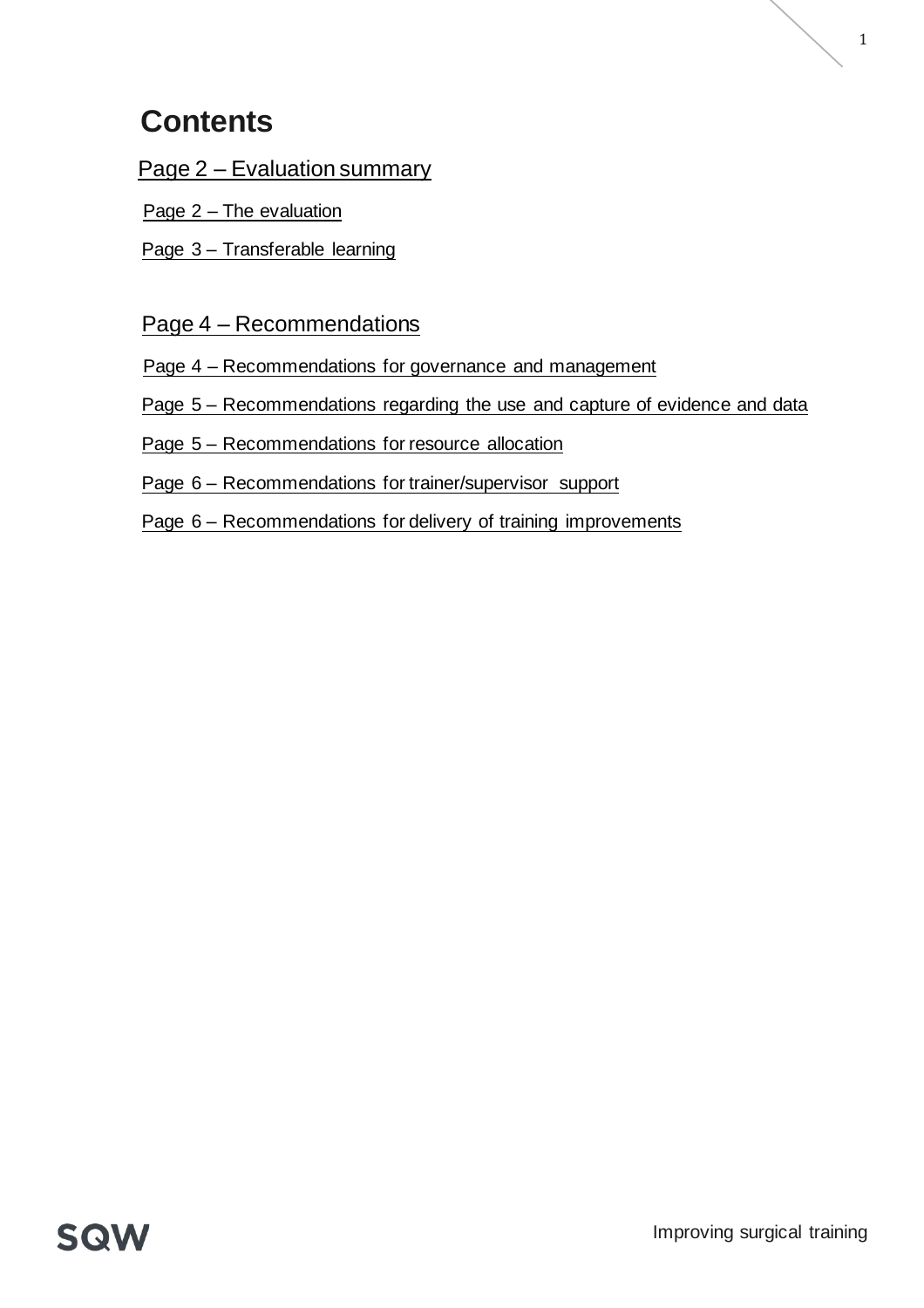# <span id="page-2-0"></span>**Evaluation summary**

- **1. Improving Surgical Training** (IST) is a pilot initiative designed to take forward the recommendations of a **Royal College of Surgeons** report, to support better training for surgeons. IST is based on a set of principles underpinning good training practices that have the support of all key stakeholders. It is a **multipartner** project with implementation (in different ways) in England, Wales and Scotland; the Scottish experience is subject to different evaluation arrangements.
- **2.** In England and Wales IST trainees commenced training in **2018** in general surgery; in **2019** the cohort in England included some vascular and urology trainee surgeons, with trauma and orthopaedics joining in **2020**. For the 2020 intake, sites working towards IST compliance hosted 92 IST trainees plus 28 core uncoupled IST posts.

# <span id="page-2-1"></span>**The evaluation**

- **3. Health Education England (HEE) commissioned an independent evaluation of the IST pilots** across England in February 2019. SQW conducted this evaluation using evidence from document reviews, observations, surveys of trainees and trainers, case studies, and interviews with samples of IST trainees, core surgical trainees, trainers and stakeholders. Secondary data drawn anonymously from Annual Review of Competence Progression (ARCP) outcomes, the General Medical Council (GMC) annual trainee survey, preferencing data, work-based assessments and e-logbook data have been used.
- **4.** The **structural challenges** facing any surgical training improvements are considerable, not least as responsibility for training is delegated across a very diffuse workforce. Trainees in general surgery and other IST specialties have been amongst the group most dissatisfied with their training in successive GMC surveys. These challenges have been **exacerbated by the effects of the Covid-19 pandemic**.
- **5.** In conducting the evaluation, fundamental challenges have emerged. In England, the **IST pilot was designed more as a development programme than a pilot** experiment. Consequently, sites were offering IST posts that were not yet compliant with all the principles of IST. Other differences from a pilot programme emerged, associated with communication of IST goals and expectation management, resourcing for IST sites, stakeholder agreement and awareness, and the design of a compromise gateway for run through posts to ST3. Creating unequivocal evaluative assessments is therefore problematic. Nevertheless, the pilot has generated several lessons and examples of good practice that are transferrable between nations, sites and teams.

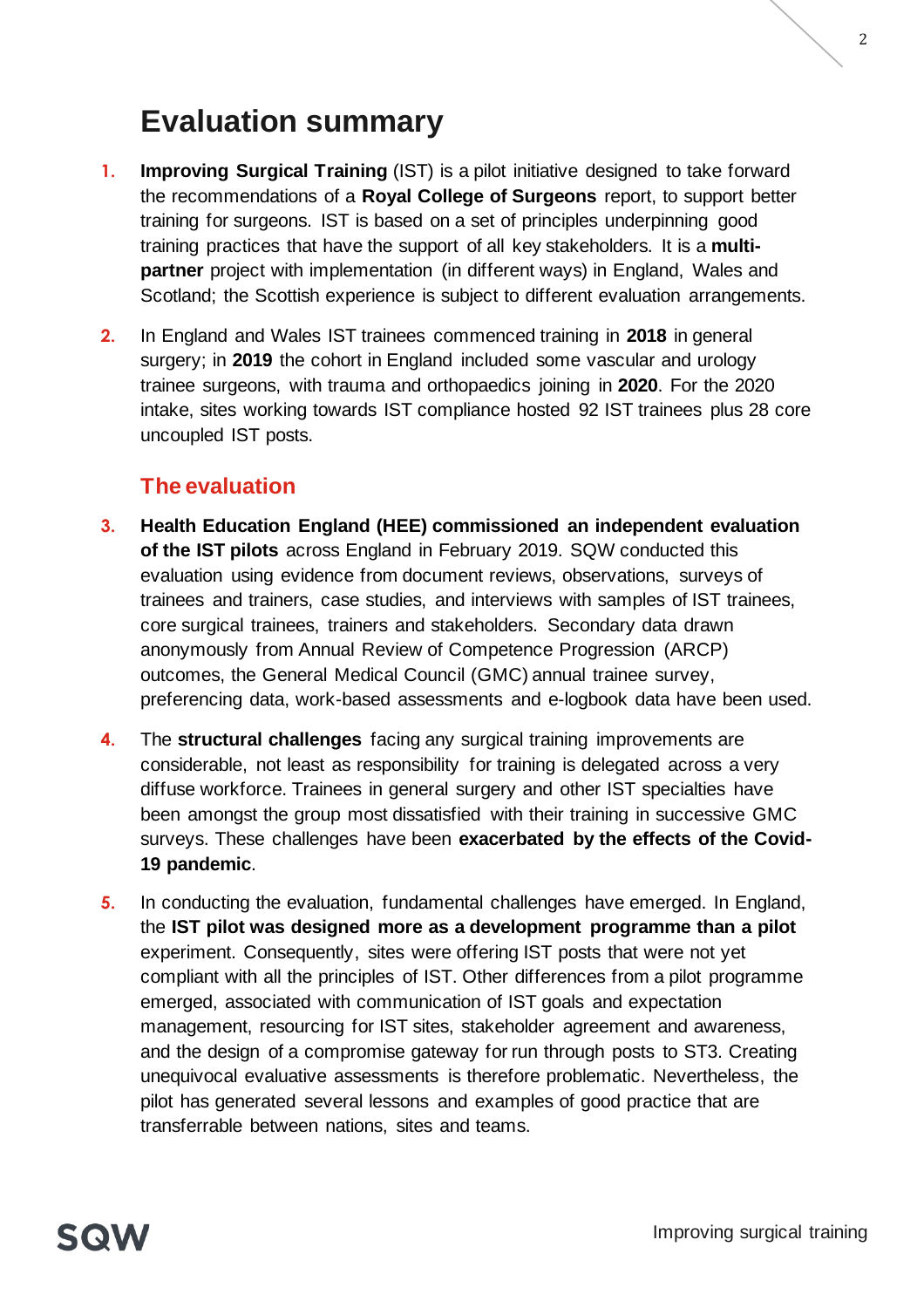**6.** There was evidence from portfolio data regarding work-based assessments which indicated that **IST trainees, as a cohort, achieved higher standards than non-IST peers**. Similarly, logbook data demonstrated that across a selection of procedures, IST trainees progressed to a Performed procedure faster than their peers, and did more of them. The extent to which these were attributable to the quality of training available at a site, the supervisory experience, or the motivation and attitude of the candidate (and whether or not any of the above was affected by IST) is not possible to ascertain however. With regards to progression measured by all outcome categories recorded in the ARCP, IST trainees had similar rates of progression compared with their non-IST peers.

### <span id="page-3-0"></span>**Transferrable learning**

- **7.** IST sites are generally those **with a reputation for good training, and typically attract motivated candidates**, committed trainers and offer a high-quality experience. Sites with less good training (IST or not) were not offered additional support to improve or sanctions when problems remained. This has the potential to create a two-tier system of training, with better performing sites having the advantage of attracting committed trainers and high calibre trainees.
- **8.** Where IST sites implemented improvements, they benefitted both IST *and* their non-IST peers. The evidence indicates that IST therefore motivated practical improvements to rotas, supervision and placement design, but was predominantly in those sites committed to quality training.
- **9. Simulation** was a requirement of IST but, unlike in Scotland, there was often a lack of investment in this area. Consequently, there were few significant changes evident arising from IST regarding simulation.
- **10. Extended surgical teams** (ESTs) were part of many IST placements, although there remains debate regarding their costs versus utility, specifically for training improvements. Buy in to the EST model remains variable and can pose a barrier to its introduction. The ongoing HEE EST pilot is expected to provide insights regarding this, to be reported separately.
- **11. Run through** was initially a core component of IST until uncoupled posts were introduced alongside in 2020. The rationale for run through was to provide stability for surgical teams, enhanced relationships, focussed training and more rapid progression, and it has proved popular with some trainees. The desire to include a gateway review point for run through postholders has proved problematic however. Some stakeholders also note that run through introduces rigidities into the system which reduces flexibility of workforce planning.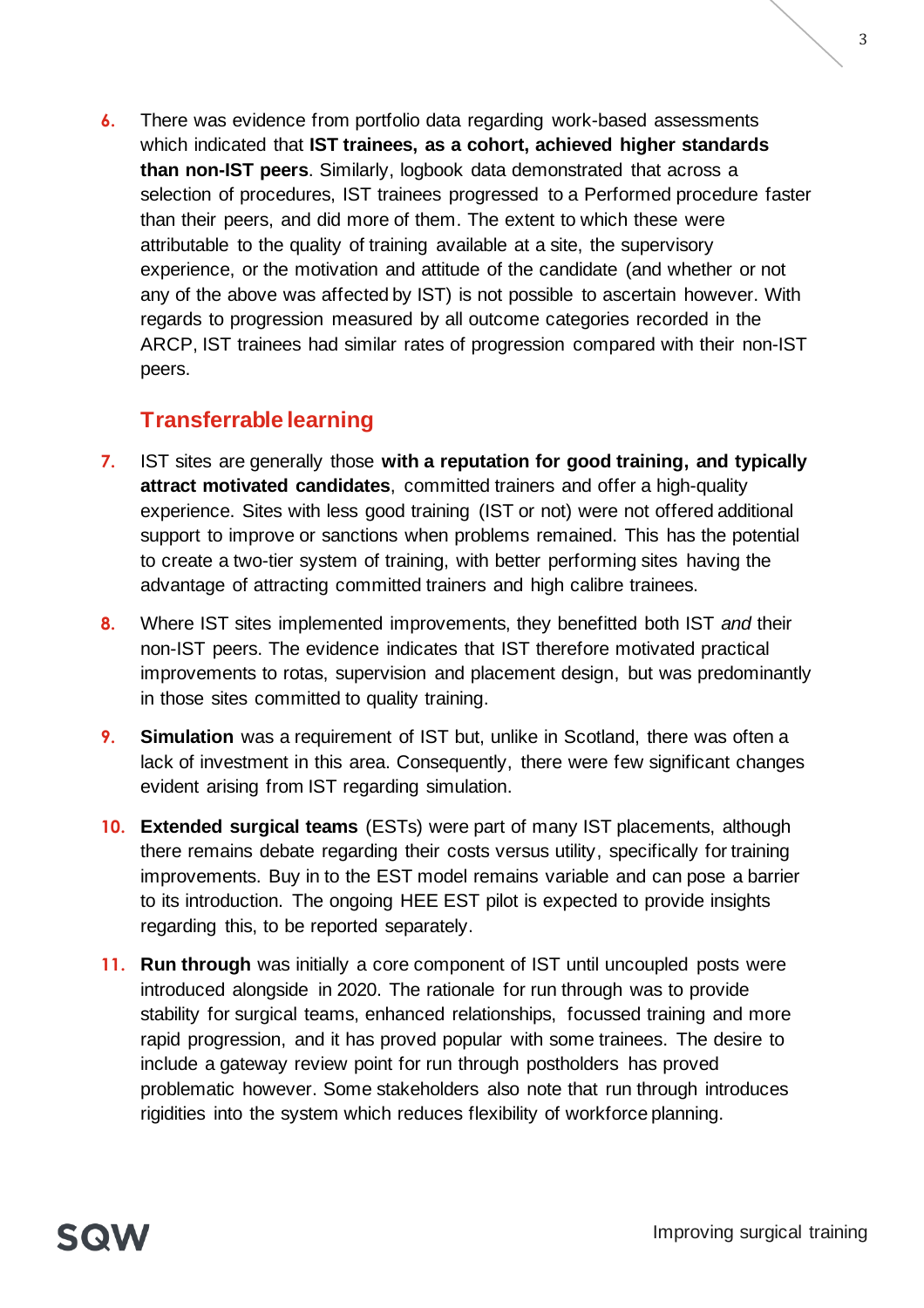**12. Data availability** has been compromised by a lack of data sharing agreements between key partners. Data is also not routinely reported by equality, diversity and inclusion (EDI) characteristics.

# <span id="page-4-0"></span>**Recommendations**

**13.** The following recommendations are informed by study findings and conclusions, and are grouped into key themes.

# <span id="page-4-1"></span>**Recommendations for governance and management**

#### **Recommendation 1. Maintain the Improving Surgical Care Assurance Board to continually improve surgical training, and involve employers in dialogue**

ISCAB should be sustained with membership to reflect key stakeholder groups. Members of the Board should discuss with employers improvements to surgical training as part of an ongoing professional development dialogue. Training to meet the needs of the current and future workforce must be at the heart of service provision and resourcing discussions.

#### **Recommendation 2. Implement a communication strategy to maintain and build on IST progress**

Stakeholders broadly agreed that the early stages of the IST pilot involved planned communications and information. However, not all staff within surgical units were fully aware of what IST meant or involved. Any future developments to improve surgical training should embed a communications strategy to reach all those directly and indirectly affected. Introducing IST Champions (or similar) may help with disseminating messages at different levels across the workforce.

#### **Recommendation 3. The evidence indicated that run through posts should only be offered where clear criteria are met:**

- A proven and urgent need for this specialty (and end grade) in the workforce
- A personalised training programme (conforming with the curriculum and aligned with the context) is devised to accelerate trainee development.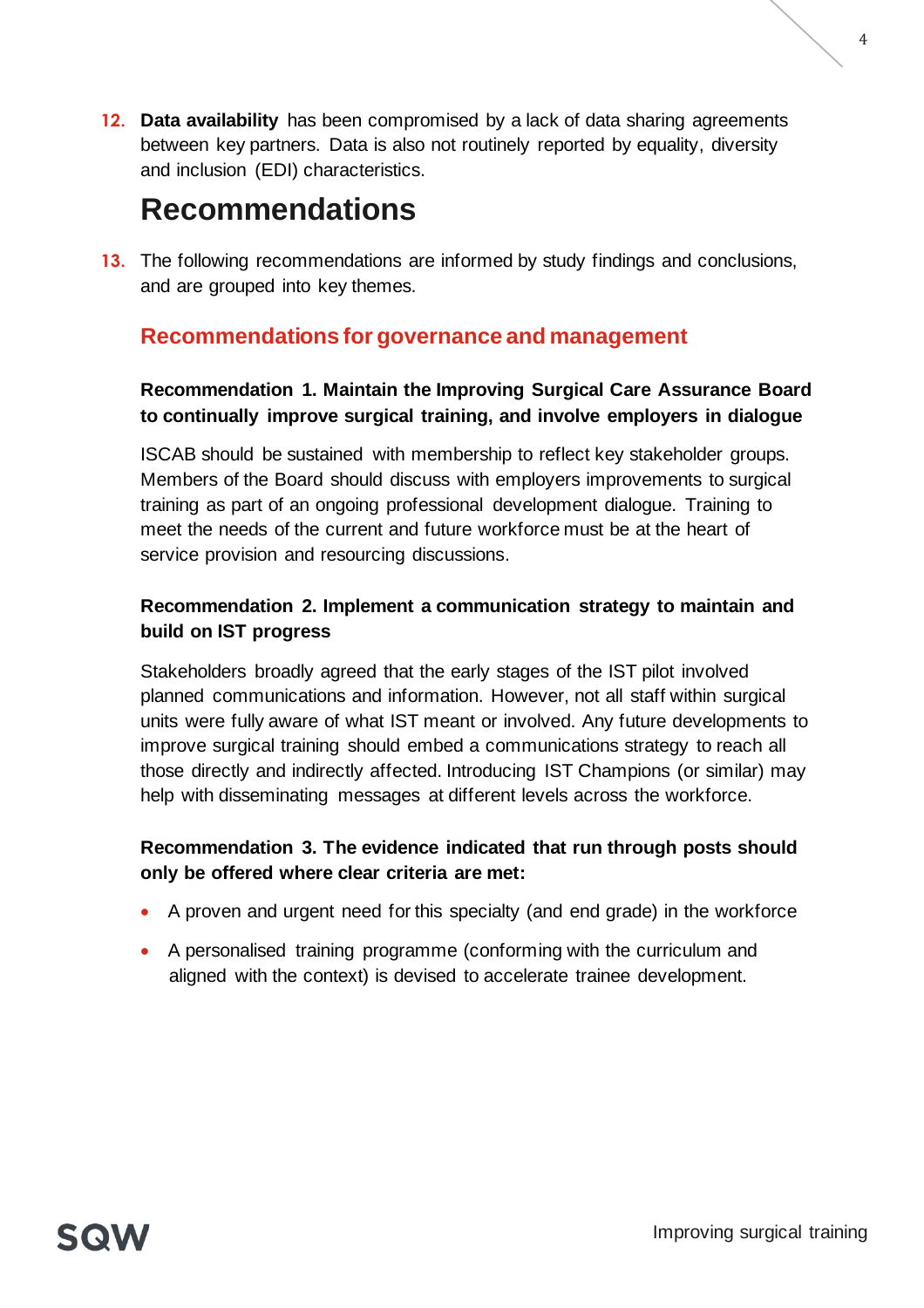# <span id="page-5-0"></span>**Recommendations regarding the use and capture of evidence and data**

#### **Recommendation 4. The development of (and learning capture from) EST should continue.**

Focus on consistency of job role descriptors, to ensure that postholder contributions as both service providers and learning facilitators are recognised. There is also a need to ensure that consultants appreciate the training and job roles of EST members, so that their contribution to service delivery and training can be maximised. Resourcing for ESTs should consider not just the costs of employing the posts, but also the time required to effectively develop postholders. Sharing learning emerging from the current EST pilot will likely prove key to this.

#### **Recommendation 5. Monitoring trainee progress by EDI characteristic should routinely be reported**

This is to ensure that any issues pertaining to inequalities of experience or outcome are identified so that positive action can be taken.

#### **Recommendation 6. Design future pilots to generate evidence of effects**

Pilot interventions for workforce development should be designed with discrete and clearly articulated objectives, to enable assessment of their effects.

#### **Recommendation 7. Agree data sharing protocols based on informed consent to facilitate evaluation**

GDPR necessitates informed consent for personal data to be shared. In future similar programmes where evaluation is anticipated, we recommend building requests for trainees to consent to evaluation research into existing recruitment or induction processes. Evidence of informed consent should be maintained and refreshed periodically.

### <span id="page-5-1"></span>**Recommendations for resource allocation**

#### **Recommendation 8. 'Good' training sites should be allocated training roles**

Sites that meet training quality criteria and consistently achieve good progression or examination results should be offered the number and type of specialty training places that they can accommodate. Sharing learning and good practice to inform practice in other settings is also recommended.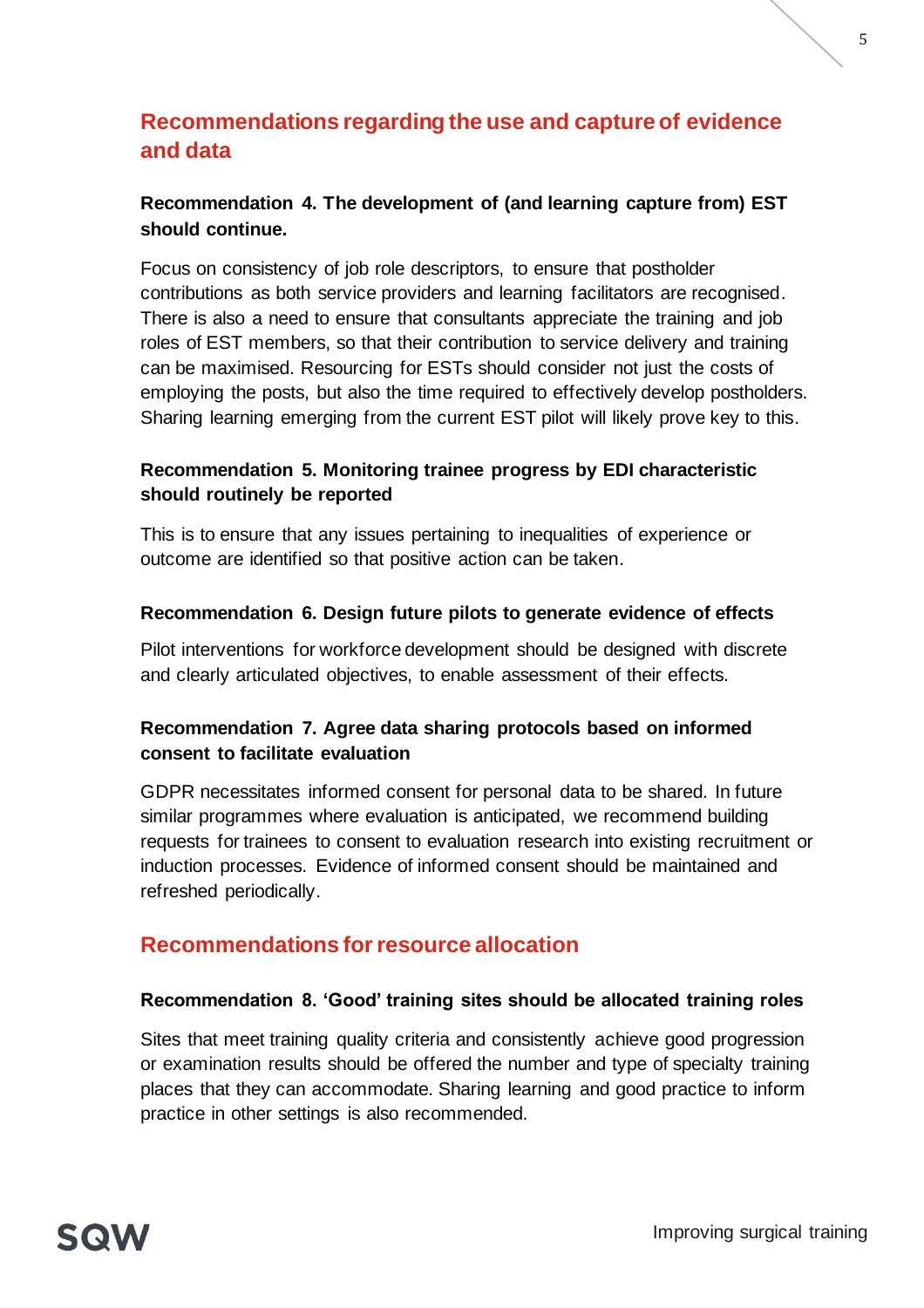#### **Recommendation 9. Poor training sites should be offered support to improve, with mechanisms in place for training posts to be removed**

Sites that do not meet training quality criteria, and/or have consistently poor feedback from trainees, should be offered support and guidance to improve. If improvements are not forthcoming, we recommend training roles be withdrawn.

# <span id="page-6-0"></span>**Recommendations for trainer/supervisor support**

#### **Recommendation 10. Different modes of trainer training should be offered**

A blended offer of digital and face to face training to align with participant preferences and availability should be offered by either regional or national teams. We recommend considering whether to mandate aspects of trainer training, to support the adoption of key principles or ways of working.

#### **Recommendation 11. Trainers should receive training CPD for PA allocation**

Trainers should understand current curriculum requirements including use of the portfolio. CPD can include peer support and reflection, providing opportunities for trainers to share practical tips as well as space for reflection.

#### **Recommendation 12. PA allocation should be linked to number of trainees**

Trusts need to resource training in ways that are transparent and equitable. We recommend guidance regarding PA time be provided linked to trainee numbers, with feedback to explore the extent to which trainers can use allocated time.

#### <span id="page-6-1"></span>**Recommendations for delivery of training improvements**

#### **Recommendation 13. Training programmes should have one year placements with careful management of rotations**

Placements of at least one year enable trainees to build relationships with supervisors, understand systems and manage their competence development.

#### **Recommendation 14. Rotas should balance training time with service delivery**

Service delivery should be recognised as an important element of learning in its own right, but it needs to be effectively managed to ensure space is reserved for on and off-site training, supervision, use of simulation resources and scheduled time in theatre. Local solutions for a 1 in 10 rota or the 60% training time equivalent need to be devised.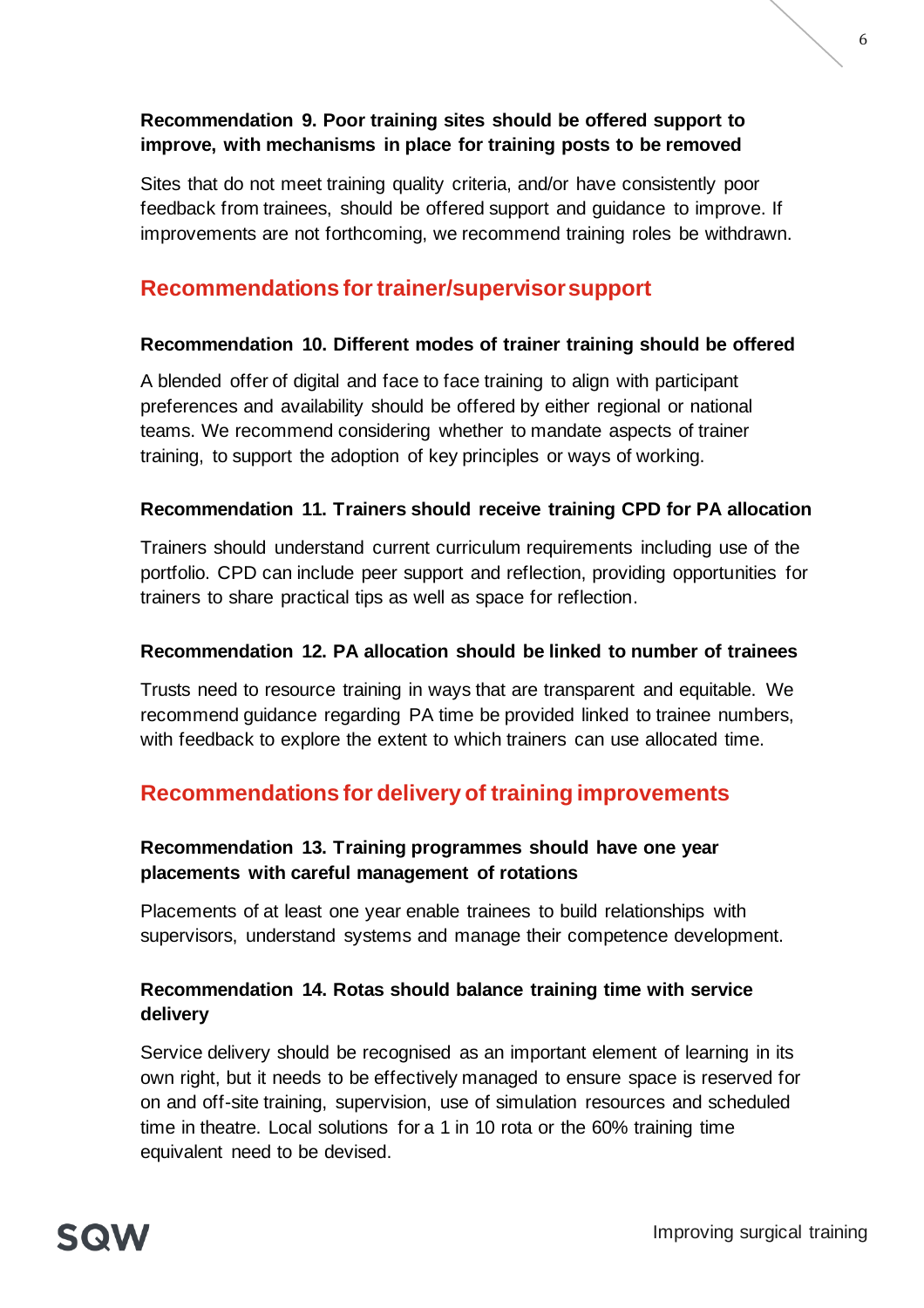#### **Recommendation 15. Continue to ensure that learning agreements are formulated early in a trainee's appointment**

Learning agreements provide a useful way to record mutually agreed expectations from the outset. Emphasising the importance and benefits of these may prove useful in encouraging consistent development of agreements.

#### **Recommendation 16. Trainers should proactively create training opportunities where gaps emerge in logbooks or curriculum requirements**

In many cases trainees managed this process themselves by requesting theatre time, but this has not always been possible. We recommend emphasising the key role trainers can (and should) play in this going forward.

#### **Recommendation 17. Trainees should have access to simulation facilities and trainers should require that they are accessed**

Simulation should be seen as an integral and essential part of the trainee experience. This requires effort to change the culture regarding simulation, as well as practical steps to enable access to high quality simulation resources.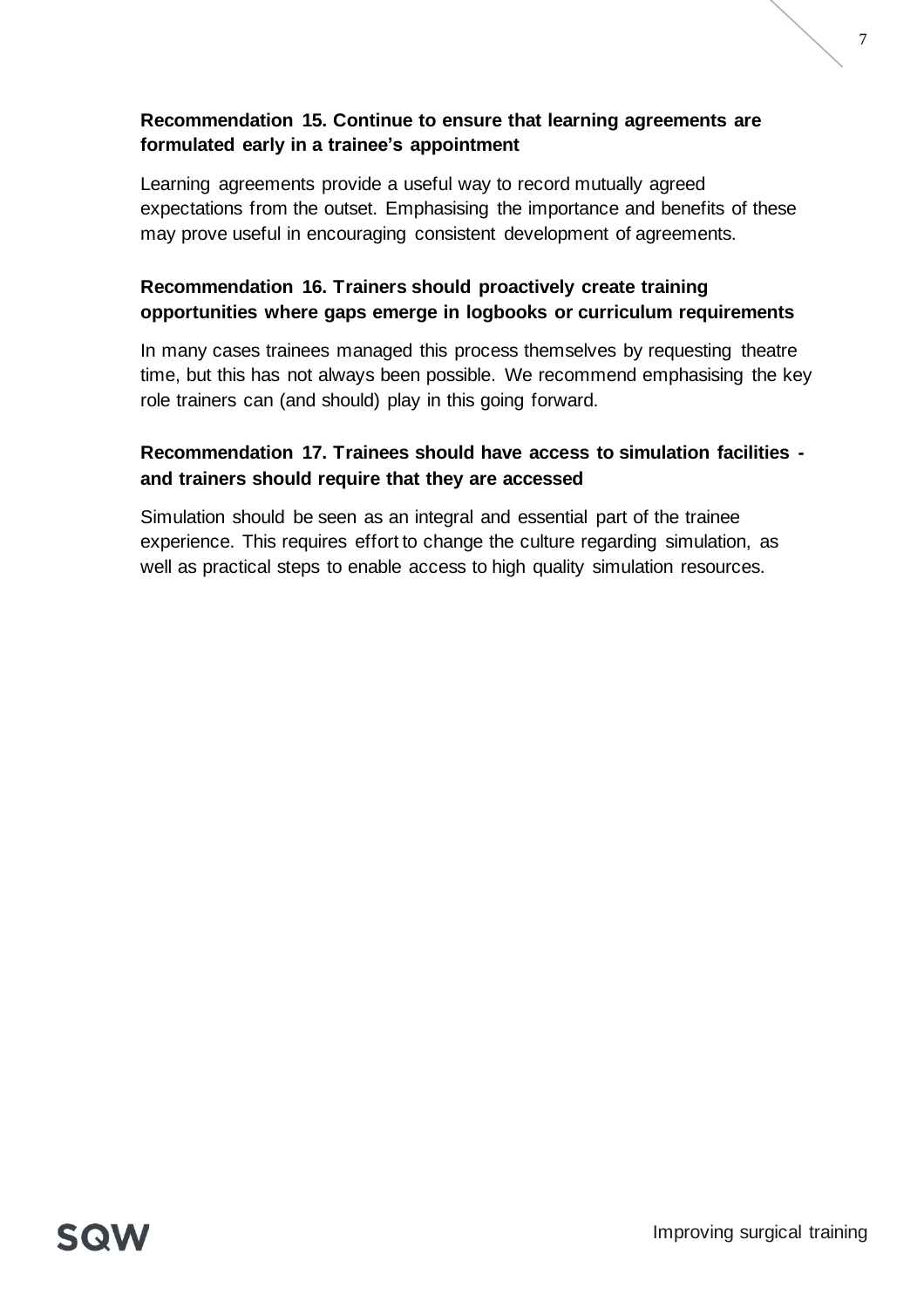# **About us**

# **SQW Group**

SQW and Oxford Innovation are part of SQW Group. **www.sqwgroup.com**

# **SQW**

SQW is a leading provider of research, analysis and advice on sustainable economic and social development for public, private and voluntary sector organisations across the UK and internationally. Core services include appraisal, economic impact assessment, and evaluation; demand assessment, feasibility and business planning; economic, social and environmental research and analysis; organisation and partnership development; policy development, strategy, and action planning. In 2019, BBP Regeneration became part of SQW, bringing to the business a RICSaccredited land and property team.

**www.sqw.co.uk**

### **Oxford Innovation**

Oxford Innovation is a leading operator of business and innovation centres that provide office and laboratory space to companies throughout the UK. The company also provides innovation services to entrepreneurs, including business planning advice, coaching and mentoring. Oxford Innovation also manages investment networks that link investors with entrepreneurs seeking funding from £20,000 to £2m. **www.oxin.co.uk**

SQW